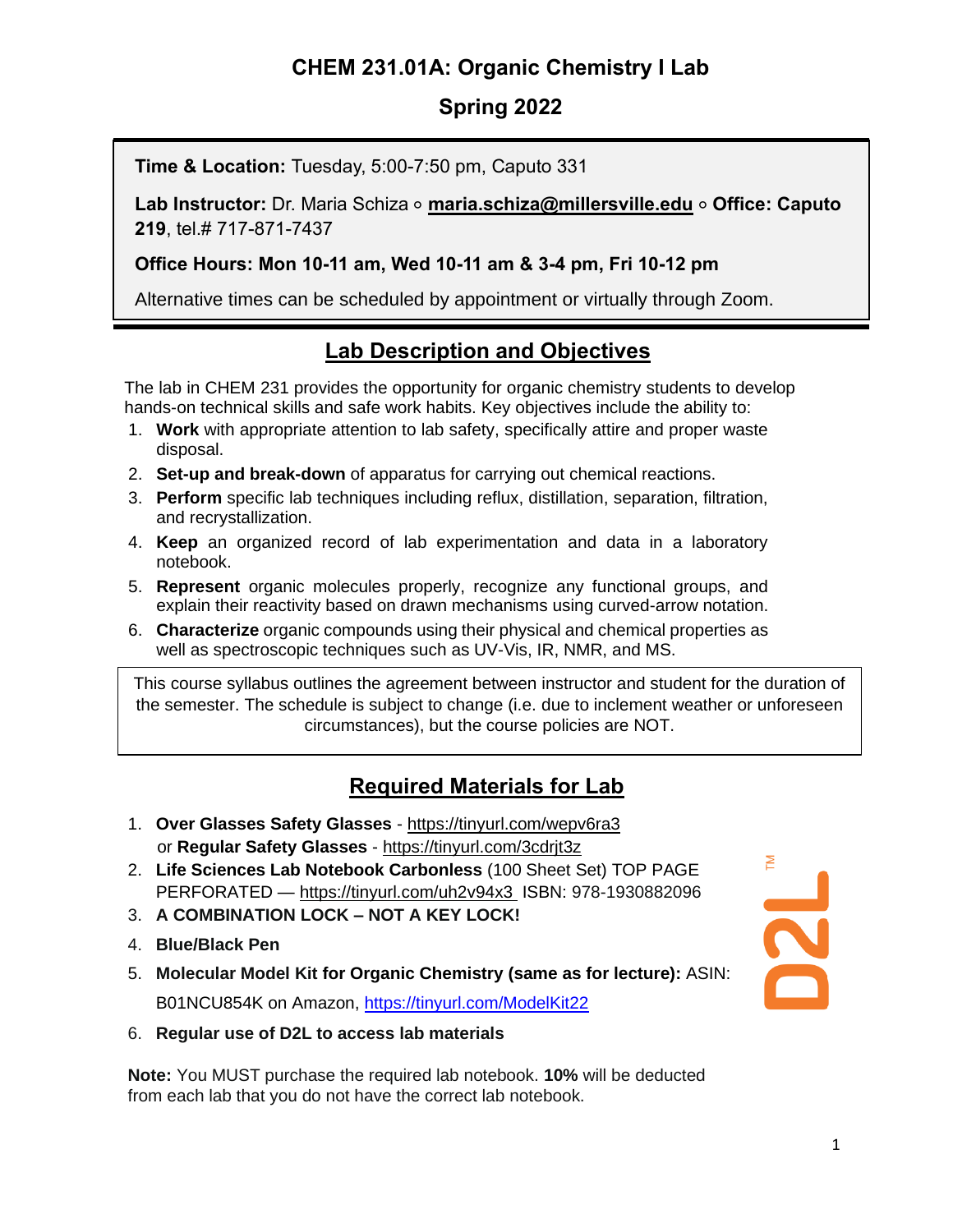# **Lab Policies**

- **Attendance:** Students must complete every experiment. If you cannot attend a scheduled lab for reasons in the University-Approved Guidelines, please contact your instructor as soon as possible to arrange an alternate time.
- **Academic Honesty:** Students are expected to conduct all work in an honest and ethical manner consistent with University policy. Labs are carried out with a partner and discussion of results, concepts, and analysis is encouraged. However, all written work must be independent work.
- **Safe Environment:** Lab instructors help guide your experimentation. You are expected to follow all directions regarding safety precautions and lab attire. Your eyes, legs, and feet should be covered at all times, and gloves worn as recommended. Please notify your instructor of any special concerns (allergies or pregnancy) that might require alternate arrangements for your work. You must also keep lab equipment and spaces clean and tidy. Failure to follow these rules may incur a **5%** penalty on the week's assignment.
- **Cooperative Environment:** Students are expected to be actively engaged in the classroom, so questions and comments are encouraged. Repeated disruptive behavior (like tardiness, chatting, or electronic noise/use) may be cause for dismissal from lab and may affect final grade assignments. Students with special concerns are encouraged to speak with me or take advantage of student resources available on campus, including the Office of Learning Services, the Tutoring Center, or the Counseling Center. The safe and productive educational environment for this class includes compliance with Title IX as outlined in Millersville's policy (end of syllabus).

### **Lab Expectations**

Students are expected to come to class each week with an understanding of the basics for the planned lab. All recordings for wet labs must be competed in the lab notebook. You must hand in all lab reports in order to pass the lab portion of the class.

## **For Wet Labs: Notebook Needs to Include**

1. **Table of Contents:** Maintain a list of titles and pages for each lab.

#### *Before Lab*

**Pre-Lab Work:** Pre-lab work, outlined in the instructions, must be completed in the lab notebook and written legibly in **black or blue ink**, before lab begins. Failure to properly prepare for the week's pre-work may incur up to a **20%** penalty. Carefully read and understand the experimental procedure and plan your lab work **before** the lab period. **Pre-lab work may be one column across the whole page.** 

#### *2. Pre-Lab Work should include:*

- **Title**: Start recording each experiment with its title on a new page.
- **Date**: Record the date on which work is done. Add a second date as appropriate.
- **Pre-Lab Assignments**: Complete as instructed.
- **Procedure Steps**: after the pre-lab assignment is completed, divide your lab notebook in two columns. Write the procedure steps (**black or blue ink**) on the LEFT column in a bulleted format.

**Note: the carbon copy of the pre-lab work from the lab notebook, will be collected in the beginning of each new lab!**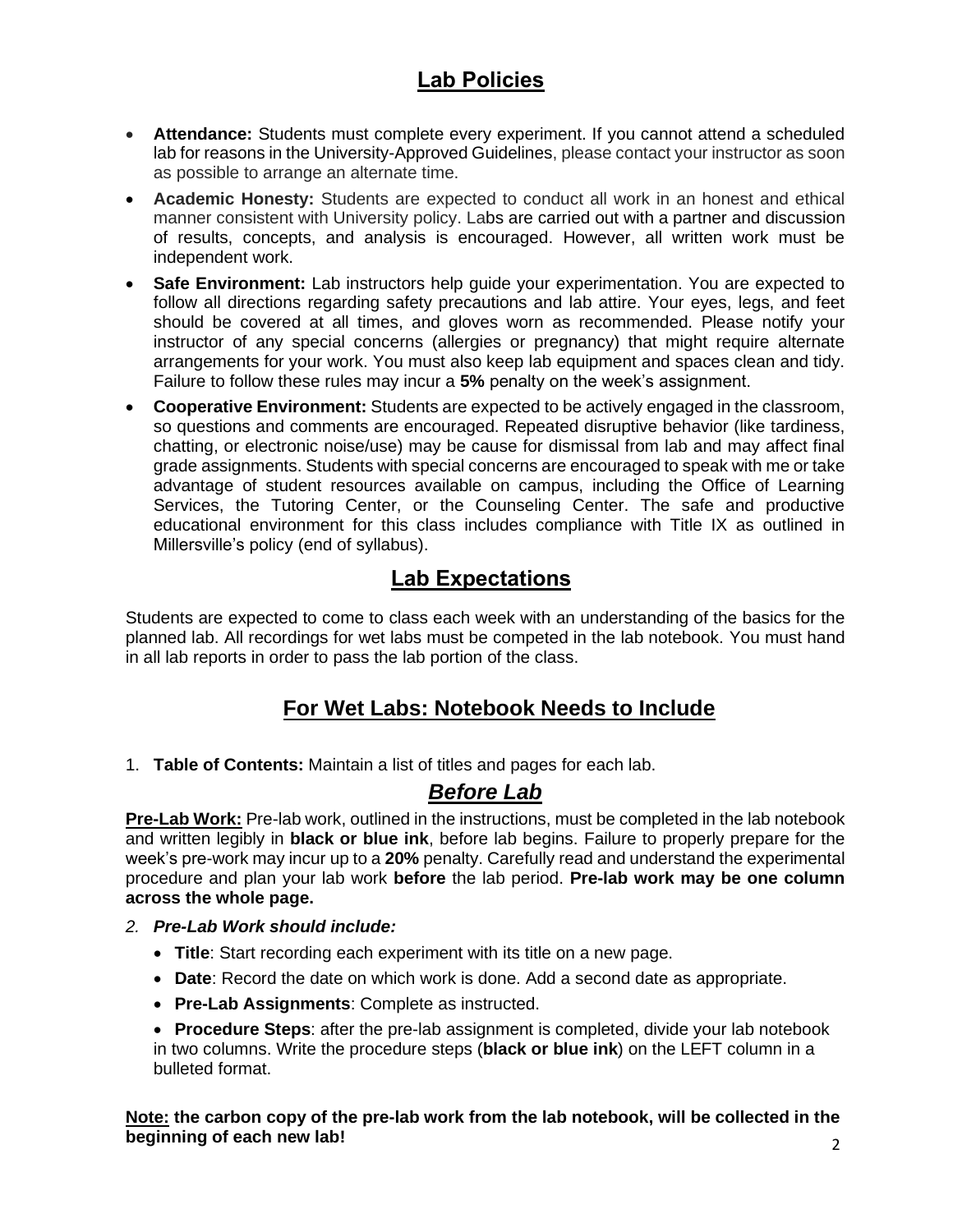# *During Lab*

**In-Lab work:** should be neat, completed in the lab notebook and **written** legibly **in black or blue ink in the two-column format.** Observations and data collection and recordings made on the RIGHT and procedure steps made on the LEFT (already done as pre-lab work).

*3. In-Lab work should include: (to be completed during lab)*

#### **RIGHT COLUMN**

• **Primary Data:** Relevant information **MUST** be recorded as you do each experiment. This portion of your notebook does **NOT** need to be neat but must be complete and clearly labeled.

• **Collected Data:** Record **ALL** data, observations, or measurements from the experiment directly into your notebook. Each person must have **ALL** data recorded by hand in their own notebook.

#### **LEFT COLUMN**

• **Experimental Record**: On the LEFT column, you should add notes about any changes made to the procedure or any problems that arose and may have affected your results.

#### *After Lab*

**Post-Lab Work:** Post-lab work (data analysis and post-lab questions/assignments) **should be written in the lab notebook (legibly in black or blue ink). Post-Lab work may be one column across the whole page.**

#### *Final Lab Reports*

**Final Lab Reports:** Your final lab report includes all pages from your notebook for each wet lab: prelab-work, in-lab work (collected data, analysis and interpretation of data for the lab, supporting spectra), and post-lab work/questions/assignments. Due weeks are listed in the lab schedule table below. All final lab reports need to be scanned and made into a single pdf file for submission to a D2L assignment folder.

• Final lab reports also need to be submitted for dry lab packets/worksheets, as single pdf files to a D2L assignment folder.

• Credit will be deducted for "late" reports. All lab reports should be submitted (even if they are late) in order to pass the course. Late submission may incur up to **5%** penalty per day, unless previously arranged with the instructor.

#### **Grading**

Each experiment will be graded out of **100%**

All experiment scores will be used to determine a **Lab Average%**

Total lab points possible for CHEM 231 grade: **250 pts**

#### **Lab score = 250 pts x Lab Average%**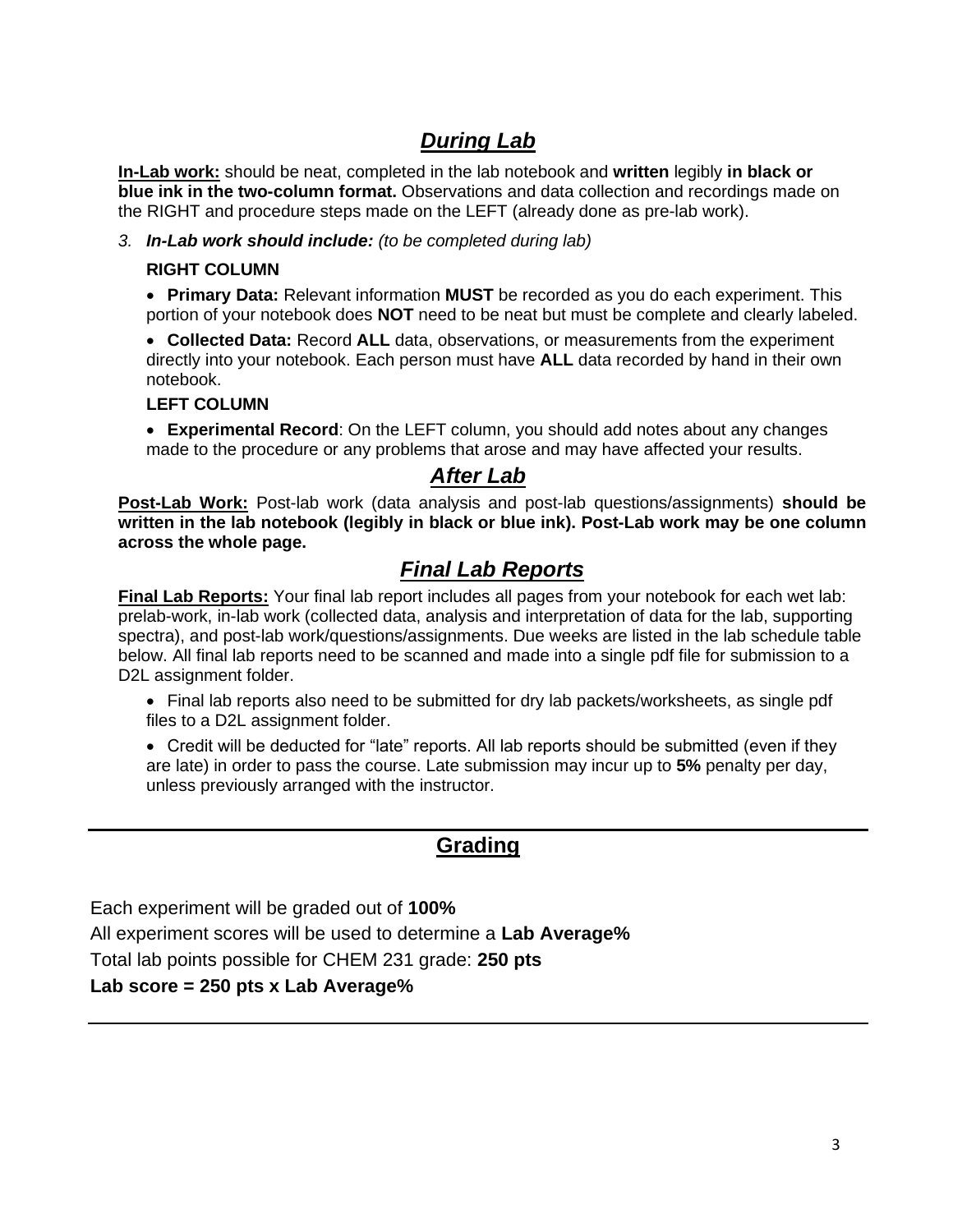## **Lab Schedule**

This schedule is tentative and subject to alteration by inclement weather and instructor discretion. Please check D2L for updated information each week. Each lab is due during your lab period of the week indicated in 'Due' column. **Wet labs are bolded.**

| Lab                                                                                       | To be carried out Wk of:                    | Due Wk of:                         |
|-------------------------------------------------------------------------------------------|---------------------------------------------|------------------------------------|
| LAB 1. Check-In, Safety,<br><b>Structures, Orbitals</b>                                   | January $17^{th}$ (week 1)                  | January $24^{th}$ (week 2)         |
| LAB 2. IR Spectroscopy                                                                    | January $24^{th}$ (week 2)                  | January $31st$ (week 3)            |
| LAB 3. Recrystallization                                                                  | January $31st$ (week 3)                     | February $7^{th}$ (week 4)         |
| <b>LAB 4. Acid-Base Extraction</b>                                                        | February $7^{th}$ (week 4)                  | February 21 <sup>st</sup> (week 6) |
| LAB 5. Conformers; Molecular<br>Models Part 1 (*Bring Molecular<br><b>Model Kit)</b>      | February $14^{th}$ (week 5)                 | February $21st$ (week 6)           |
| LAB 6. Stereochemistry;<br>Molecular Models Part 2<br><u>(*Bring Molecular Model Kit)</u> | February $21st$ (week 6)                    | March $14^{th}$ (week 9)           |
| <b>LAB 7. Grignard Reaction</b>                                                           | February $28^{th}$ (week 7)                 | March $14^{th}$ (week 9)           |
| <b>SPRING RECESS</b>                                                                      | <b>NO LAB</b> (week 8)                      |                                    |
| LAB 8. NMR problem set 1                                                                  | March $14^{th}$ (week 9)                    | March $28^{th}$ (week 11)          |
| LAB 9. S <sub>N</sub> 2 Reaction                                                          | March $21st$ (week 10)                      | April $4^{\text{th}}$ (week 12)    |
| LAB 10. NMR problem set 2                                                                 | March 28 <sup>th</sup> (week 11)            | April 11 <sup>th</sup> (week 13)   |
| LAB 11. Thin Layer<br>Chromatography                                                      | April 4 <sup>th</sup> (week 12)             | April 11 $^{\text{th}}$ (week 13)  |
| <b>LAB 12. Elimination Reaction</b>                                                       | April 11 <sup>th</sup> (week 13)            | April $18^{th}$ (week 14)          |
| LAB 13. Limonene Extraction                                                               | April $18^{th}$ (week 14)                   | April $25^{\text{th}}$ (week 15)   |
| Make-up lab: Aspirin<br>Check-Out                                                         | April 25 <sup>th</sup> (week 15) due in lab | ---                                |